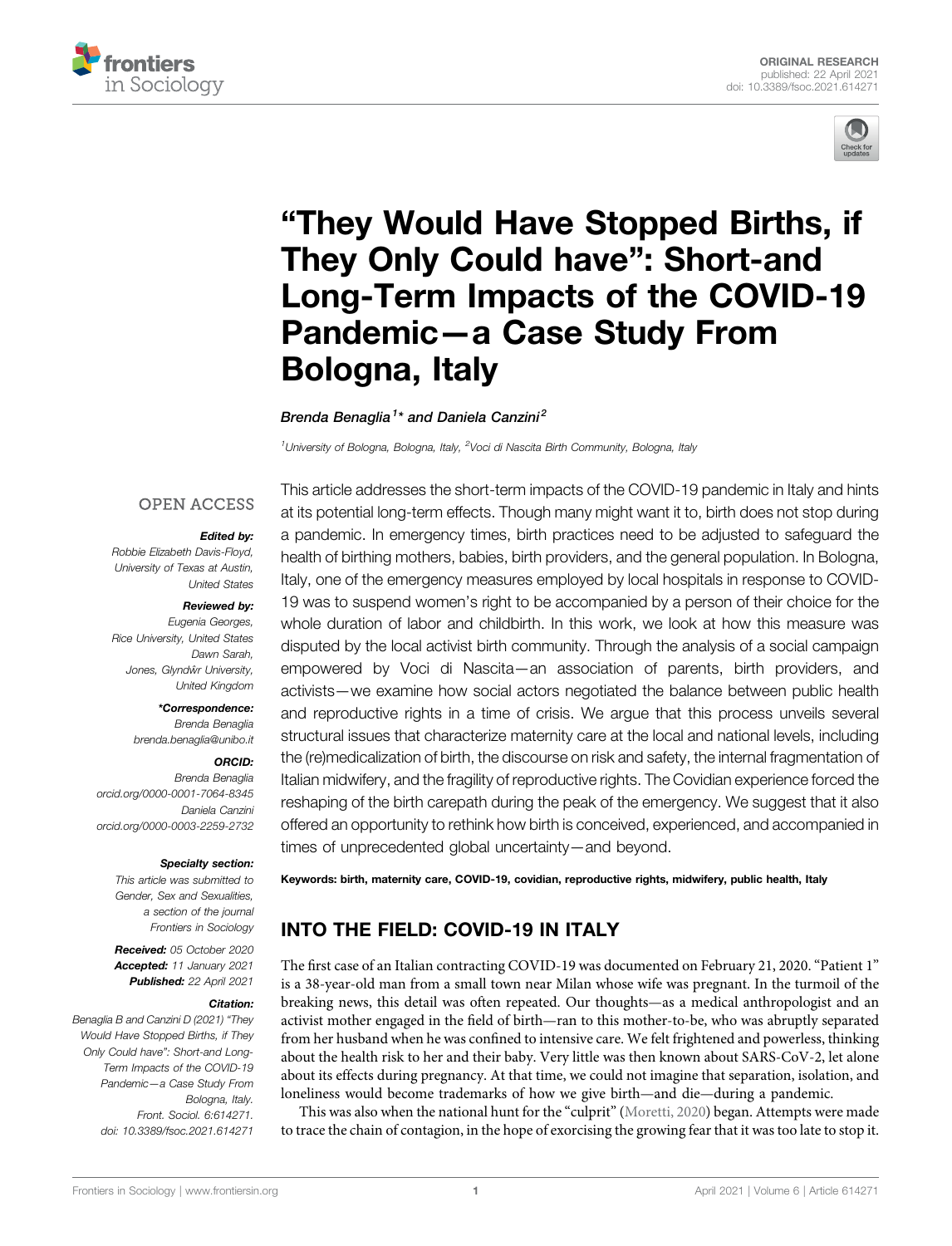Before February 21, the only two confirmed cases of the novel coronavirus in Italy dated back to January 30 and were related to two Chinese tourists on holiday in Rome. Until then, the media portrayed the virus as something lethal but exotic, still distant enough to leave all of us living in privileged old Europe substantially safe. A lethal mix of ethnocentric shortsightedness, structural issues in some parts of the Italian National Health Service, and the imponderability of nature created the perfect environment for the virus to proliferate in the country.

"Patient 1" and his pregnant wife were the tip of an iceberg that would soon reveal its magnitude. At the end of February, a frightening scenario was emerging: thousands of people were exposed to the risk of being infected, including hundreds of women who were soon to become mothers. Hospitals—where 99.9% of births occur in Italy ([Ministero della Salute, 2019](#page-7-0))—were quickly identified as dangerous contagion hotbeds. Health services, including the entire birth carepath, required urgent reorganization. Protocols had to be rewritten and interpersonal relationships reshaped in light of the sudden need for social distancing. Drastic measures were to be implemented, as births could not be stopped.

# ETHNOGRAPHY IN THE TIME OF COVID-19: ENGAGEMENT VS. SOCIAL DISTANCING

This study looks at maternity care in Bologna, Italy, during the Italian COVID-19 lockdown. To describe this lockdown, an early op-ed in the New York Times was provocatively titled:"Even Mass Is Canceled" ([Parks, 2020](#page-8-1)). From March 9 to May 18, 2020, all citizens not involved in primary activities (such as health care, food production and distribution, vital logistics, law enforcement and security) had to follow one simple rule: stay at home.

From our own domestic quarantines, we observed the turmoil that was swirling around maternity care in Bologna through texts, calls, photos, and accounts coming from "outside." These were the voices of soon-to-be parents and birth providers—hospital midwives in particular—confronting this new Covidian world and enduring its immediate effects. On April 17—a full month into the total lockdown—the association Voci di Nascita sent a formal letter to the local political and healthcare authorities in representation of parents, birth professionals, and birth activists<sup>1</sup>. The goal was to denounce the temporary suspension of women's right to be accompanied by a person of choice during labor and childbirth in the city hospitals. Dozens of parents followed suit, enclosing a copy of the letter in their inquiries to the public relations departments of the hospitals where they were planning to give birth. The authorities responded, opening up a dialogue with the association and its members. Shortly after that, along with the gradual decrease in the emergency and the progressive systematization of the scientific evidence, the most restrictive measures were modified.

This article, like our engagements in the field of birth, is driven by our shared desire to contribute to fostering positive cultural change and social impact [\(Low and Merry, 2010\)](#page-8-2). Such an aspiration proves more urgent than ever in times of social distancing and temporary restriction of reproductive rights: timely and informed critique is vital to the constant maintenance process that public health deserves in a democratic setting. This was also the primary driving factor for the social campaign empowered by Voci di Nascita and the reason why we decided to analyze that campaign and its repercussions on the community and on maternity care.

Anthropological work normally requires prolonged participation in the research field and direct engagement in relationships with interlocutors and research collaborators. Given social distancing measures, this was not possible for us. Therefore, we designed a short-term ethnographic research plan, which included two online questionnaires, indepth conversations between we two authors, informal exchanges with local birth providers, participation in relevant webinars, and a review of the latest literature on the topic. Our study combines the analysis of data derived from such sources and unfolds on the basis of previous engagements in the field—both Daniela's as an activist mother and Brenda's as an anthropologist ([Benaglia 2013](#page-7-1), [Benaglia, 2016,](#page-7-2) [Benaglia,](#page-7-3) [2018,](#page-7-3) [Benaglia, 2020\)](#page-7-4).

# ONLINE QUESTIONNAIRES: GOALS AND PRELIMINARY RESULTS

For the purposes of this research, we designed and disseminated two different online questionnaires: one addressed to parents, the other to midwives. We narrowed our core sample to individuals directly related to the social campaign empowered by Voci di Nascita (people who had joined it, asked for information, expressed support, and/or shared spontaneous testimonies). All of our primary respondents had written at least once to the campaign's official email address during the lockdown period (March-May). Additionally, parents had to have given birth during that time or immediately afterward. A secondary sample is composed of parents and midwives from outside of Bologna who had not been directly involved in the local campaign. Because of their efforts in reacting spontaneously to the survey, we decided to include their input in the broader context of our analysis.

Both questionnaires were open from July 4 to August 4, 2020 on the web-based platform Qualtrics. The invitation to participate in the questionnaire for parents was sent by email from the dedicated address of the association Voci di Nascita to 62 parents. Afterwards, we published a post on the Facebook page of Voci di Nascita, thus introducing the work to a broader audience. Information on the campaign and the link to the survey then circulated among secondary recipients outside Bologna.

<sup>&</sup>lt;sup>1</sup>The full letter, in Italian, can be found on the association's Facebook page ([https://](https://www.facebook.com/vocidinascita) [www.facebook.com/vocidinascita](https://www.facebook.com/vocidinascita), accessed August 20, 2020). Abstracts of the letter cited in this article, as well as quotes from questionnaires, have been translated into English by the authors.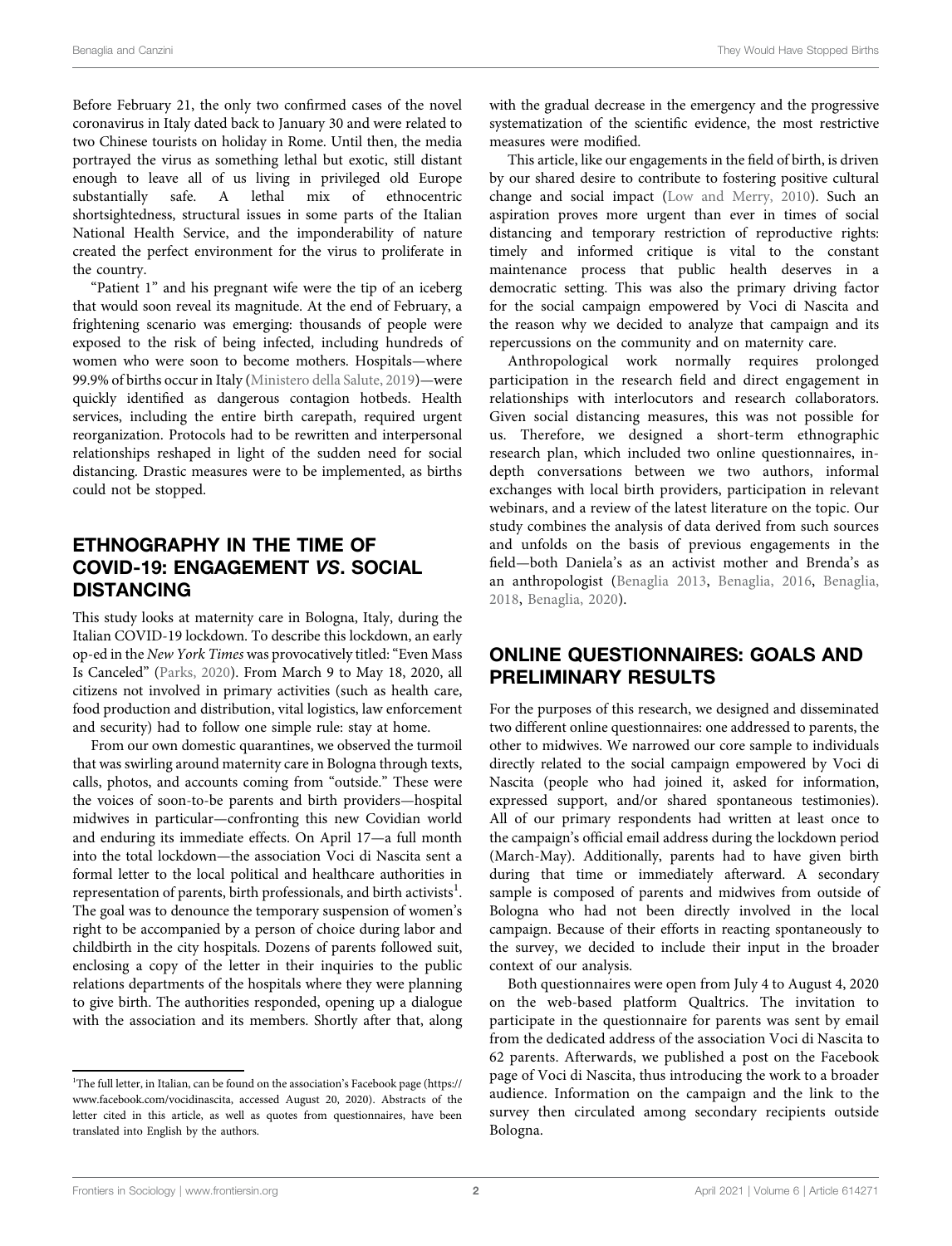We emailed the invitation to participate in the second questionnaire to 12 midwives, all of them active in the city of Bologna. The message included a request to forward the email to colleagues potentially interested in participating in the study. Another email was sent to the local College of Midwives and, a few days later, a post with the link to our survey appeared on their Facebook page. The announcement was reposted on Voci di Nascita's Facebook page.

The goal of the questionnaire dedicated to parents was to collect stories of those who gave birth during the lockdown in Bologna and how the emergency restrictions reshaped their experiences before, during, and after the birth. We focused our queries on the presence/absence of the partner or support person during labor and childbirth, as this was the issue we were most interested in exploring. Most inquiries were directed to birthing mothers; however, a final question was dedicated to the partners (among our respondents these were all fathers, except for one, who was a second mother). We asked no personal details apart from the parents' age, and whether it was the first birth. We set up the survey using the strictest anonymity settings, and no additional sensitive data was recorded.

The mothers' questionnaire received 49 complete or partially complete responses (more than 60% filled in). These 49 accounts constitute the sample taken for analysis. Of these responses, 29 concern the Bologna area, and 20 are from other parts of Italy. The average age of the respondents (mothers) was 35 for the Bologna area and 34.6 for the whole national area. The average age of the partners was 36.3 and 36.7, respectively. The percentage of primiparas in the Bologna area was 22% and 30% for the whole national area. 27 of the Bolognese births took place in a hospital, 1 in a maternity home, and 1 at home. In the rest of the national territory, 15 births occurred in a hospital or clinic, three at home, and in 2 cases the place of birth was not declared. In Bologna, 2% of the respondents gave birth in a different place from the one planned and/or desired; this percentage rises to 6% in the rest of the country. Before the emergency, the desired labor companion(s) in Bologna was: the partner for 23 women, the partner and the parturient's mother for 3, and the partner together with the midwife for 3. On the national scale, these numbers are 37, 6 and 6, respectively. In Bologna, 21% of women stated that they were left alone during labor and childbirth (similar to the national percentage, 22%).

The goal of the questionnaire dedicated to midwives was to gather their personal views on how obstetric practice and care changed in response to the pandemic and collect accounts of their direct experiences accompanying women and births in times of COVID-19. Particular focus in the midwives' questionnaire was also on the temporary prohibition/limitation of partners in the birthing room; additionally, it addressed midwives's needs during the crisis. Again no sensitive personal data was requested, aside from age and city. However, to better understand and contextualize the responses of our interlocutors, we asked midwives to describe their professional environment and experience, and to name the three words that they most associate with midwifery. Finally, we invited midwives to share their thoughts about the future of birth and maternity care.

The questionnaire for midwives received 18 full responses, constituting the sample taken for analysis. Of these, eight concern the Bologna area and the other 10 the rest of Italy. The average age of the respondents in the Bologna area is 31.6 years; the total national average age is 36.6. In Bologna, four responding midwives work at a hospital, 1 in a family clinic, and 3 as freelance professionals. These numbers at the national level are 9, 2, and 7, respectively. The three words most frequently associated with midwifery by respondents were "listening," "empathy," and "compassion."

# THE VOCI DI NASCITA BIRTH COMMUNITY AND ITS SOCIAL CAMPAIGN

Voci di Nascita means "voices of birth" and was founded on International Women's Day of 2017. The birth of the association is related to the personal experience of becoming a mother and a doula of the founder and president, co-author Daniela Canzini. For her, the direct encounter with motherhood suddenly revealed a personal lack of "birth culture," which, she felt, demanded an active stance at the individual and social levels. From its beginning, the association's fundamental aim was to create and promote "culture" around birth and parenthood through various forms of social activism and services to birthing families. Midwives were progressively identified as the strategic actors of their local birth communities. Together with women, Italian midwives are directly engaged in the biosocial process of birth and largely operate within the biomedical environment. In the association's view, midwives' voices—largely unheard—called for a dialogue with parents, institutions, and within midwifery as well.

During the initial phase of the lockdown, dialogue appeared urgent yet almost impossible to achieve. This was the frantic time in which major emergency adjustments to the birth carepath were adopted, along with the broader reorganization of hospital spaces and services. Information on the new procedures for parents and staff appeared swiftly, increasing everyone's anxiety and stress. Homemade signs popped up on the doors of maternity wards with vague communications such as "Due to the COVID-19 emergency, it is no longer possible to allow the accompaniment of women during the whole duration of labor." In late March, a worried mother-to-be saw such an announcement during a prenatal visit at the hospital and sent a picture of it to Voci di Nascita to share her disorientation. Although other city hospitals had not employed the same restrictive measure (yet), the general feeling was that things could only worsen, and there was talk of the possibility of separating mother from child after the birth. Luckily, that did not happen. Eventually, on April 7, all three city hospitals adjusted to the strictest rule: the birth partner was not allowed during labor and was only to be admitted at the expulsion stage of birth. This left no choice to parents who, until then, could weigh their hospital options and decide to give birth where the partner or person of choice was still allowed to be with the mother and support her during labor as well.

The association decided it was necessary to demand that parents' and birth professionals' voices be taken into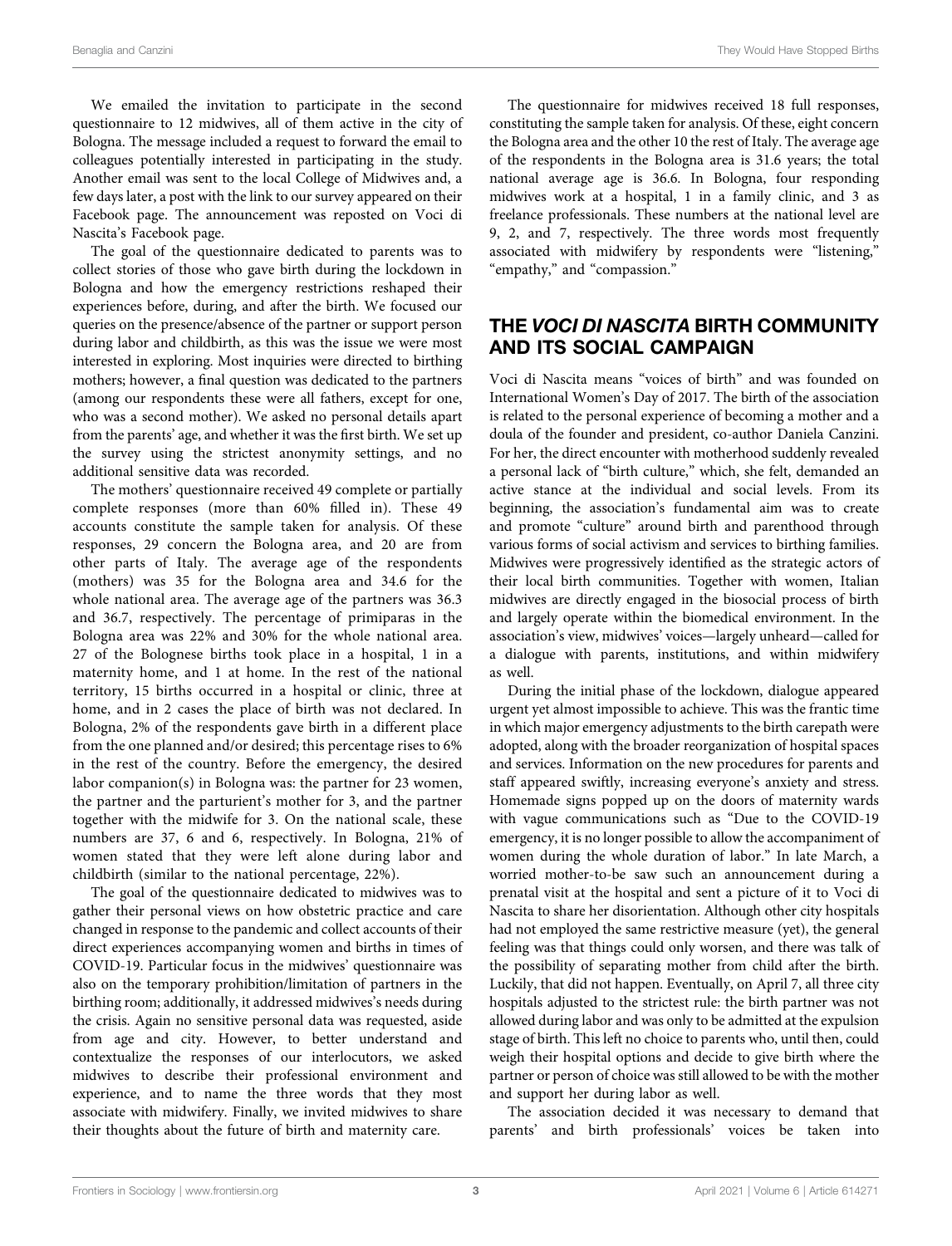consideration, despite—and, in virtue of—the current emergency. A few midwives had already shared their concerns and expressed their feelings of being impotent, voiceless, and stuck in a violent defensive mechanism with no clear direction. On April 17, Daniela Canzini signed and sent out a letter to the authorities in charge of local health and hospital services, social politics (in the fields of welfare, infant rights, and birth), and to the president of the Emilia-Romagna Region.

The letter was successful in opening a dialogue and receiving formal feedback. Daniela was invited to be duly informed on the situation with the local health authorities. The most restrictive measures were corrected: starting from April 27, partners could be present from the beginning of active labor up until after the birth.

Of course, the campaign's immediate impact should also be read in light of the progressive decrease in the COVID-19 emergency and the consolidation of the scientific evidence. However, the social campaign did mark a turning point and created an important precedent. Moreover, the letter hinted at several structural issues that characterize the local culture of maternity care and birth, which the experience of COVID-19 unveiled. In the following sections, we will discuss these, combining the responses given by parents and midwives to our questionnaires with selected abstracts from the letter itself.

# SEPARATION AND PROHIBITIONS: HOSPITALS AND COVID-19

Since the beginning of the pandemic, one of the risks associated with the reorganization of the birth carepath on the basis of the principle of social and physical distancing was the obstetric tendency to "revert back" to "deeply held belief systems" [\(Davis-Floyd, et al., 2020\)](#page-7-5). This risk included the reinforcement of technocratic practices through the employment of restrictive measures. [Davis-Floyd \(2001,](#page-7-6) [2018\)](#page-7-7) has identified "separation" as the underyling principle of the technocratic model of medicine [\(Davis-Floyd and St. John, 2001\)](#page-7-8). Since modernization, rationalism, mechanicity, and determinism—all resting on the basic principle of separation—have significantly shaped Western scientific thought, and that of biomedicine in particular. One of the side effects of its development has been a progressive medicalization process, which affects multiple aspects of society through forms of biopolitical control of bodily experiences [\(Foucault, 1963](#page-7-9); [Canguilhem, 1966;](#page-7-10) [Illich, 1976](#page-7-11)). Pregnancy and childbirth are no exception [\(Martin, 1987;](#page-8-3) [Lock, 2004\)](#page-8-4).

The "principle of separation" unfolds in the technocratic paradigm of birth, which is predominantly male-centered, sees the body as a machine, the birthing process as inherently mechanical and prone to dysfunction, the hospital as a factory, the baby as a product, and the environmental and relational aspects of childbirth as irrelevant [\(Davis-Floyd, 1987,](#page-7-12) [Davis](#page-7-6) [Floyd, 2001](#page-7-6), [Davis Floyd, 2003\)](#page-7-13). Despite considerable progress toward less restrictive, more humanistic approaches and the revaluation of midwifery care, this model still shapes birth "management" in hospitals, and over-medicalization generally characterizes birth practices in the country, although with significant regional differences [\(Scavini and Molinari, 2015\)](#page-8-5)<sup>2</sup>.

In pre-Covidian and Covidian times, hospital spaces, protocols, and hierachies do rest on the principle of separation, which is complementary to what we are calling the principle of prohibition. The biomedical choice to remove the birth partner from the birth scene shows that both principles were amplified in practice during the peak of the crisis.

Giuseppe Battagliarin, renowned obstetrician and president of the regional Birth Commission, recently suggested a connection between COVID-19, the hospital environment, and the "principle of prohibition." During a public webinar<sup>3</sup>, he stated that "This virus has authorized more than any other the right to prohibit." Battagliarin noted that COVID-19 turned ordinary things, such as walking around or shaking hands, into something forbidden—inconceivable in ordinary times. In his view, the power and authority of hospitals and doctors is structurally related to the power to set limitations and to prohibit. According to Battagliarin, the decision not to allow partners to participate in the whole birthing process partly stemmed from an "instinct" to prohibit, structured into the biomedical approach: a tangible instance of the aformentioned risk of regressing to former times when women were never allowed birth companions, their human rights were ignored, and birth practices were more controlling and less sensitive to women's protagonism and psychosocial needs.

In his speech, Battagliarin also mentioned and praised a "letter from women"—probably referring to the campaign of Voci di Nascita—and synthesized the overall situation that health institutions were facing in the peak of the crisis. The everpresent inner risk inherent to the bodily experience of pregnancy and birth was confronted with the outer, diffused, and violent risk of contagion. Risk was everywhere: social and physical distancing became key, turning separation into the driving principle of all emergency measures, including those regarding birth companionship—despite long-established evidence on the importance of not leaving birthing mothers unsupported. The letter of Voci di Nascita repeatedly draws attention to the importance of continuity of supportive care throughout the birth process. It stresses that the continuous presence of a trusted person of choice is an undeniable right of all women, including during pandemics, and that removing

<sup>&</sup>lt;sup>2</sup>It must be aknowledged that, so far, at least deliveries among women affected by COVID-19 do not show an increase in medicalization procedures, such as unnecessary c-sections ([Maraschini et al., 2020\)](#page-8-6). While this is certainly an achievement, it must be highlighted that the vast majority of birthing women are not SARS-CoV-2 positive and are being exposed to an environment that, directly or indirectly, tends towards over-medicalization.

<sup>&</sup>lt;sup>3</sup>The online conference Becoming Parents Together in the Era of COVID-19 was organized within the framework of the activities of the PARENT project. The full recording is available at [https://www.facebook.com/watch/?v](https://www.facebook.com/watch/?v=893690627805177)=[893690627805177](https://www.facebook.com/watch/?v=893690627805177) (accessed August 11, 2020). PARENT, an acronym for Promotion, Awarenessraising and Engagement of Men in Nurture Transformations, is a European project that aims at enhancing gender equality and reducing violence against women by promoting fathers' nurturing care, starting from pregnancy itself [\(OECD, 2016](#page-8-7); [Luppi and Rosina, 2019\)](#page-8-8).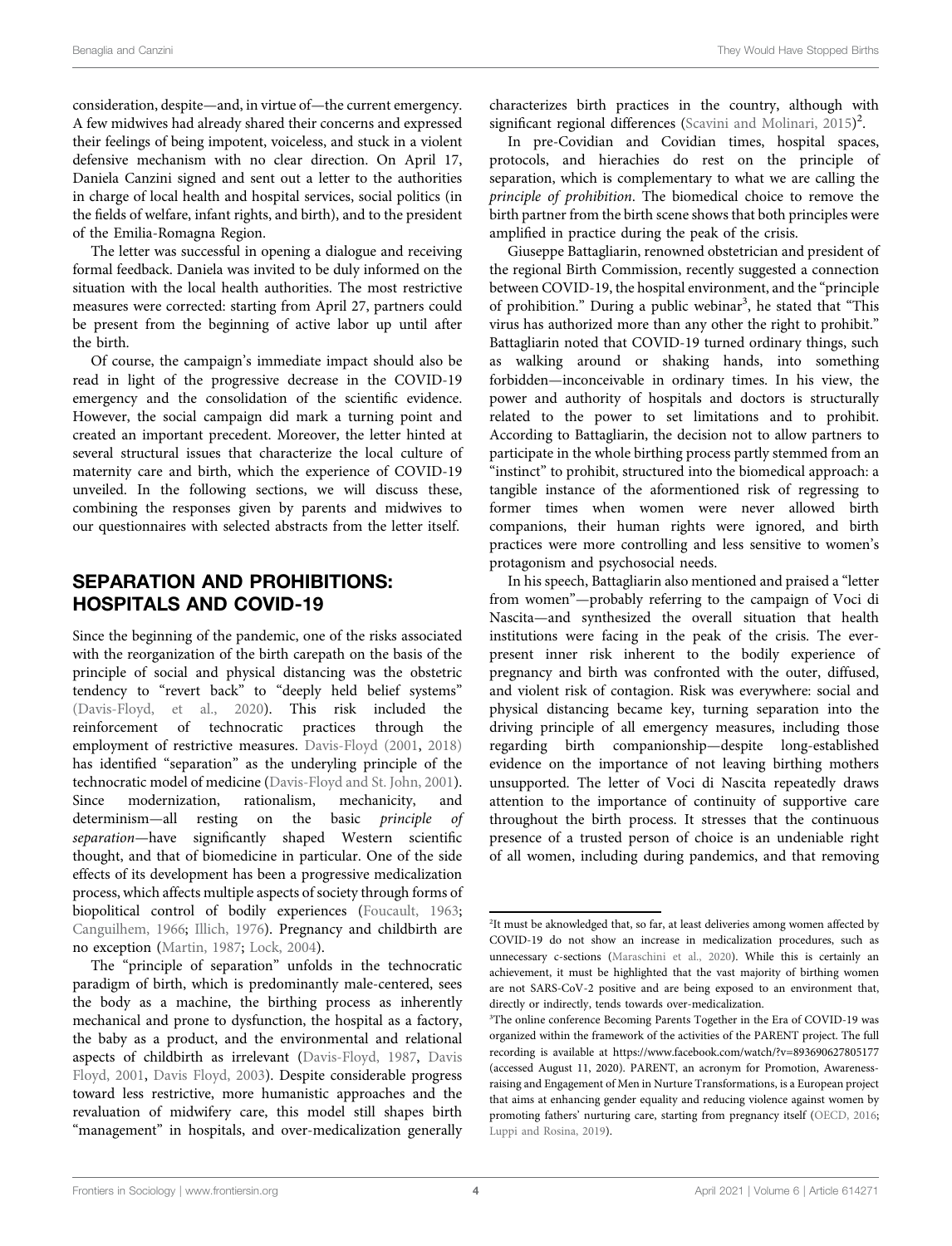this right is detrimental to the health of mother and baby, and to the bonding process:

There is no such thing as a moment which is more important than the other. Childbirth is a very delicate process that should be protected in the continuity of intimacy. [This process] is built over time, and requires minimum environmental changes, especially in the expulsive phase. The solution [to the current emergency] cannot be at the expense of the experience of those who are born, those who give birth, and those who are there to support the most delicate and powerful beginning of one's social and relational life (Voci di Nascita, April 17, 2020).

The restrictive measures failed to consider the authoritative evidence available on birth companionship [\(Bohren et al., 2017\)](#page-7-14) and its effects in biological and social terms—both in the short and long run. Moreover, during birth and the early stages of parenthood, the very concepts of separation and physical distancing represent "conceptual and biological nonsense" ([Coscia et al., 2020](#page-7-15)), as childbirth, breastfeeding, and nurturing care necessitate close physical contact. Such early physical relations are the very first social relations as well, and both aspects have repercussions on babies' neuro-cognitive development ([WHO, 2018](#page-8-9)). Yet, in the frantic peak of the emergency, a semantic—albeit essential—quid pro quo occurred: the terms "visitor," "relative," "support person," and "parent" were suddenly mixed, with the result that partners were cut off just where their relationship with their newborns normally begins [\(Coscia et al., 2020\)](#page-7-15). Emergency procedures assumed that "the other parent" could be separated from the birthing mother and their newborn. These new restrictions and prohibitions implied that childbirth could be regarded as a single, specific moment that could be separated from the broader process of becoming parents, thus technocratically devaluing its relational, social, and political entanglements.

# EVIDENCE, RISK, AND SAFETY DURING THE EMERGENCY

During the early times of the emergency, it was difficult to navigate the scientific evidence on the new virus, which was "being produced, published, and disseminated at a rate never seen before" [\(Renfrew et al., 2020](#page-8-10)). For this reason, the Italian Istituto Superiore di Sanità $4$  issued systematic reviews weekly from the end of February. The final report, published on May 31, acknowledges that, initially, local health services had to react on the basis of their organizational availability and that until March, the scientific evidence was still poor and not always consistent [\(Giusti et al., 2020](#page-7-16)).

The Voci di Nascita letter acknowledged the medical staff's efforts in responding to the unprecedented needs that appeared during the pandemic and expressed trust in the good conscience<br>of decision-makers confronted with extraordinary of decision-makers confronted with extraordinary responsibilities. The letter also raised questions as to how the evidence was interpreted and used to drive the implementation of emergency measures. For instance, the letter quotes the WHO infographics<sup>5</sup> and abstracts from the guidelines for birth professionals issued by the Emilia-Romagna Regional Health Service, which suggested that one person could accompany the mother during labor and birth<sup>6</sup>. Why then limit the duration of the presence of the birth partner to the expulsion phase? On the basis of what evidence had similar hospitals in the same city proposed different rules?

Such inquiries recall the accounts of some midwife respondents to the questionnaire, who could not understand the rationale for restricting access to "husbands who had been with women up until 1 min before entering the hospital." Many interpreted this security measure in terms of a poorly informed, reactionary rule devaluing parents' rights and babies' wellbeing—and also complicating midwives' job during labor and birth. For instance, one midwife wrote:

Restricting access to the delivery room to fathers or an accompanying person has been detrimental to the mother's rights, the newborn baby, the father. It has undoubtedly harmed the delicate process of birth at various levels. Increasing anxiety and fear in pregnant mothers, altering the dynamics and timing of labor and childbirth, exposing the mother to an excessive emotional and psychological burden postpartum, creating a fertile ground for emotional and psychological repercussions for the (Midwife #17).

Another commented that:

The exclusion of partners was an absurdity experienced with anguish by women who sometimes turned towards alternatives in the wake of fear instead of awareness—a measure with absolutely no scientific basis: an action against human rights, a violence against parents and babies (Midwife #7).

<sup>4</sup> The Istituto Superiore di Sanità (ISS) is the main center for technical-scientific research on public health in Italy. It serves the Italian National Health Service and the Ministry of Health. In this article, we use the website of the ISS and its publications as our primary reference for epidemiological data. Complete information on the impacts of COVID-19 in terms of cases, deaths, and recoveries in the national territory is produced and constantly updated by the ISS through an integrated surveillance system ([https://www.epicentro.iss.it/en/](https://www.epicentro.iss.it/en/coronavirus/sars-cov-2-dashboard) [coronavirus/sars-cov-2-dashboard,](https://www.epicentro.iss.it/en/coronavirus/sars-cov-2-dashboard) accessed August 10, 2020).

<sup>5</sup> The WHO infographic states that "All women have the right to a safe and positive childbirth experience, whether or not they have a confirmed COVID-19 infection. Respect and dignity; a companion of choice, clear communication by maternity staff; pain relief strategies; mobility in labor where possible and birth position of choice" ([https://www.who.int/reproductivehealth/publications/emergencies/](https://www.who.int/reproductivehealth/publications/emergencies/Pregnancy-3-1200x1200.png?ua=1) [Pregnancy-3-1200x1200.png?ua](https://www.who.int/reproductivehealth/publications/emergencies/Pregnancy-3-1200x1200.png?ua=1)=[1,](https://www.who.int/reproductivehealth/publications/emergencies/Pregnancy-3-1200x1200.png?ua=1) accessed August 20, 2020).

The document was published on March 22, 2020 and is available online [\(https://](https://www.saperidoc.it/flex/cm/pages/ServeAttachment.php/L/IT/D/1%2F3%2F2%2FD.1aa8e5fc6fd8fcdde5c6/P/BLOB%3AID%3D1402/E/pdf) www.saperidoc.it/fl[ex/cm/pages/ServeAttachment.php/L/IT/D/1%252F3%](https://www.saperidoc.it/flex/cm/pages/ServeAttachment.php/L/IT/D/1%2F3%2F2%2FD.1aa8e5fc6fd8fcdde5c6/P/BLOB%3AID%3D1402/E/pdf) [252F2%252FD.1aa8e5fc6fd8fcdde5c6/P/BLOB%3AID%3D1402/E/pdf,](https://www.saperidoc.it/flex/cm/pages/ServeAttachment.php/L/IT/D/1%2F3%2F2%2FD.1aa8e5fc6fd8fcdde5c6/P/BLOB%3AID%3D1402/E/pdf) accessed August 20, 2020).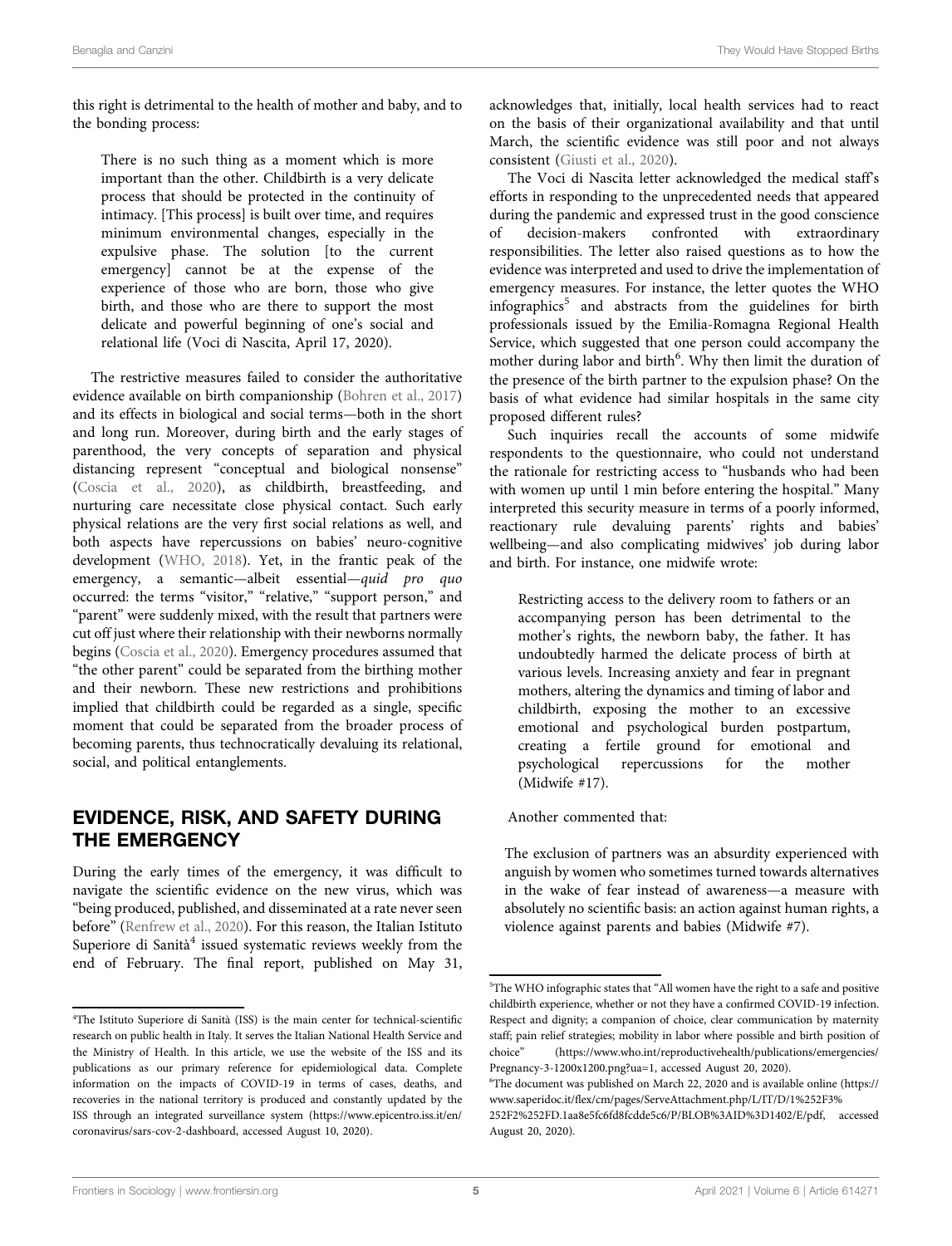This midwife raises several crucial issues, including that birthing parents could end up changing their birthplace because of fear. A mother confirmed that she and her partner eventually changed hospitals because "she could not even think" of giving birth without her husband. Some parents in our study wrote that, during COVID-19, they felt out-of-hospital birth could be safer. However, no one planning a hospital birth actually shifted to homebirth. On the other hand, the women who gave birth at home (1 in Bologna and 3 nation-wide) having previously decided to do so—said that their greatest fear was an emergency transfer to the hospital because they knew they might end up laboring alone.

22% of the birthing mothers in our survey declared that they were, in fact, left alone in the hospital during labor and birth. For example, one woman said that, although she had been assured that her partner could be there, he was only called into the room just after the birth. Partners usually remained outside the hospital premises, waiting to be called by the birthing mother herself or—more likely, given the circumstances—by the midwife on duty. A father said that this situation made him feel "powerless" and the typical scene is decribed by another man, who wrote:

I spent the whole night outside the hospital on the phone with my wife to make her feel my presence and give her courage, even though I was afraid. I left my wife at 9 p.m., and I saw her again at 3 a.m., after labor. I was able to experience the emotion of childbirth during the pushing phase. Despite the restrictions, I was lucky to be there and see my daughter being born (Partner #20).

Fear and luck are recurring expressions in both mothers' and fathers' accounts, and a midwife noted that:

Most women have an attitude of acceptance of the restrictions. Some of us received official complaints from inpatients when they realized that we broke the rules when necessary. We endured continuous disputes with our superiors, and we feared being reported by other colleagues. Nowadays, it is more us than women who have been asking for more openness and urging them to stand up for themselves. Fear has been the master, lately (Midwife #11).

This statement echoes the general feeling that most mothers expressed about their birthing experience: in the chaotic times of COVID-19, many women entered the hospital already "tired," "stressed," "fearful," and "disillusioned." Referring to the initial phase of the emergency, when protocols were not clear and could change from one day to the next, one mother said:

During the last few weeks of pregnancy, we feared that my partner could not be present at the birth. This made me really upset. Luckily, things changed shortly before the birth, and he was able to be there. Otherwise, I would have considered it as violence (Mother #25).

In their accounts, almost all mothers expressed disappointment with regards to the prohibition. Some of them specifically pointed at the impossibility of reaching the necessary intimacy with partners during childbirth because they could only be there for the very final moments. And yet—while expressing frustration, sadness, and loneliness—most birthing mothers accepted the restrictive measure for the sake of "safety" and because they saw no feasible alternative. Some also pointed to the fact that they were "lucky" this was not their first birth, suggesting a diffused perception that the quality of assistance and care is ultimately a matter of luck [\(Campisi, 2015\)](#page-7-17), rather than a wellestablished right worth fighting for.

### MIDWIVES AT WAR

The "war" metaphor has been employed in mainstream media to describe the scenario generated by COVID-19, especially inside hospital wards. We chose to adopt this metaphor herein because it mirrors the words used by many midwives in our study when describing their experiences during the pandemic. Midwife respondents agreed that empathetic care is essential for birthing women. They were vocal in denouncing the risks connected to leaving mothers alone and depriving them of personalized midwifery care, which requires presence, empathy, and close contact. They also believe that such care is an essential safety factor, especially in critical times. Most midwives seemed to suggest that COVID-19 restrictions endangered a double right to quality midwifery care: for women to receive it, and for midwives to provide it, safely.

During the lockdown in Italy, the first "battle" for midwives began with instructions to abide by emergency measures "without being asked what they thought about them"—as the letter by Voci di Nascita points out. One midwife in particular felt that, by adhering to the new rules, she was (re)producing violence against women—suggesting the urgent need to further analyze the forms of obstetric violence ([Quattrocchi, 2019\)](#page-8-11) that birth practitioners simultaneously perform and suffer ([Liese et al., 2021](#page-7-18)). Moreover, midwives in leadership and coordination roles highlighted their "frustration" at having to control their midwifery colleagues by forcing them into practices with which they disagreed. Hospital prohibitions hit midwives hard and, partially due to their lack of power and authority in the biomedical hierarchy [\(Davis-Floyd](#page-7-19) [and Sargent, 1997](#page-7-19)), their response was weak.

Midwives' second battle, shared with all other medical staff, was the initial lack or inappropriateness of personal protective equipment (PPE). This was particularly hard for freelance out-ofhospital midwives who had no direct access to PPE. Although facemasks were deemed necessary, midwives reported that these played a detrimental role in their relationships with women by disguising facial expressions; furthermore, recalling the experience of a birthing mother, a midwife commented that "birthing with a facemask was asphyxiating."

The third and most structural battle midwives have had to endure over the past few months is their intra-professional conflicts. Respondents testifed to the fact that not all midwives disagreed with the most restrictive measures and that, because of their own fear and exhaustion, some actually thought that it was better to exclude partners from the birthing room. Generational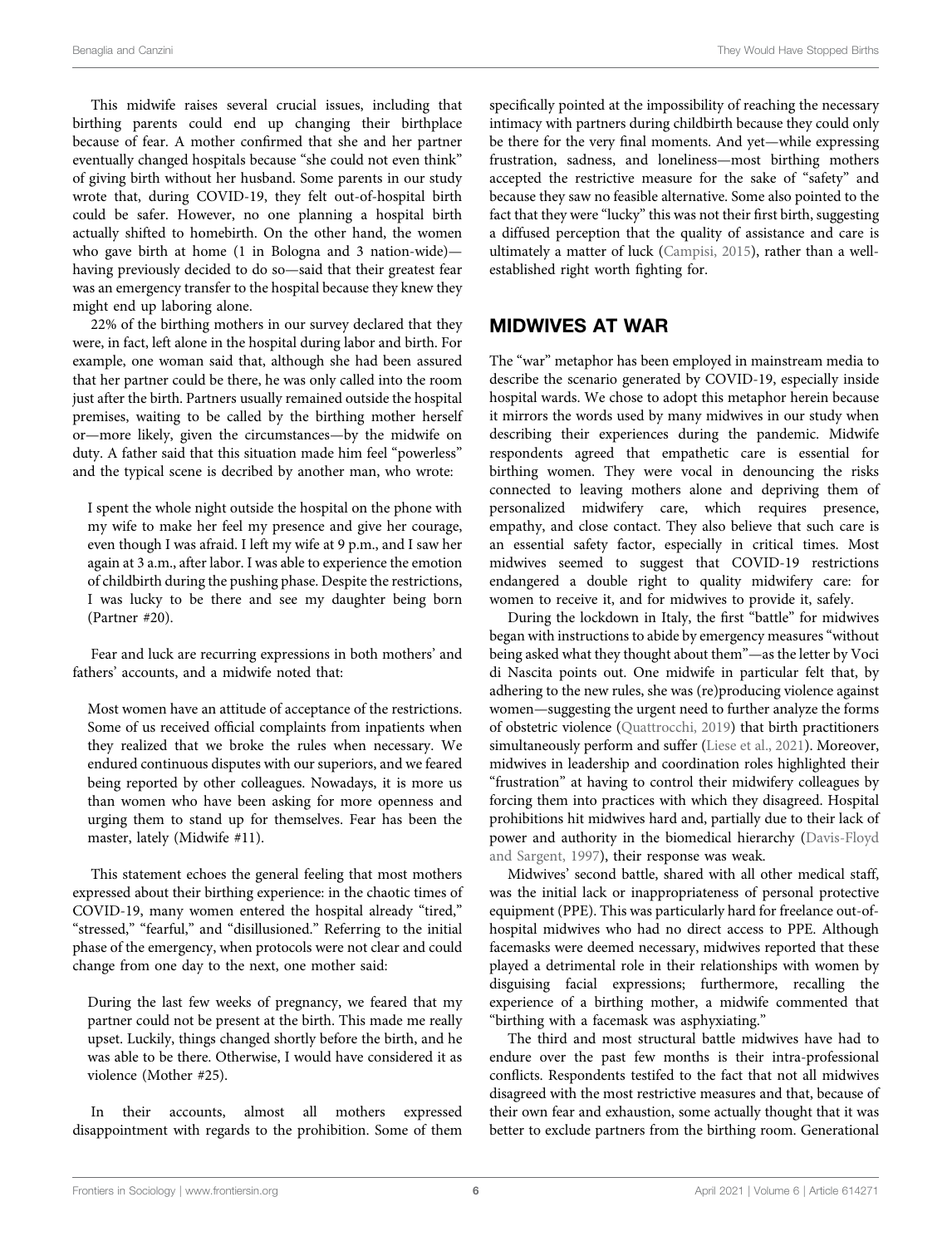issues should also be factored in, as younger hospital midwives tend to be more enthusiastic about their jobs. Older, more experienced midwives who had already fought for decades for mothers' rights were often tired and disillusioned by the fact that women themselves sometimes only care about not feeling pain or having a "souvenir" photo of their birth. Unfortunately, none of these midwives filled out our survey and therefore we cannot further elaborate on their perspectives. However, a young midwife wrote:

The fact that there are no partners is seen by the majority as safer. For me, this emergency showed who loves their job, and who does it only for money. I am not saying that we should go out and die for midwifery, but neither that we have to carry out illogical and absurd procedures. For me it does not have to be like that: every mother is different, and we have to remember that we are not there to cure them but to accompany them. I think some of my colleagues are in burnout (Midwife #1).

Anxiety and burnout are very likely to increase during emergency situations. Adequate psychological support for hospital staff is structurally lacking in regular times, let alone during the pandemic. Yet women's needs for emotional support and reassurance grow during times of crisis, and midwives should be adequately prepared to respond (O'[Connell et al., 2020\)](#page-8-12), even though "healthcare staff did not sign up to be heroes fighting on the frontline" [\(Renfrew et al., 2020\)](#page-8-10).

The key to understanding this broader "cold war" is structural in nature and goes well beyond midwives' experiences of COVID-19. It interrogates the very status of the midwifery profession in Italy, which has been defined a "semi-profession" due to a lack of collective identity and professional autonomy, and for its internal fragmentation [\(Spina, 2012](#page-8-13)). This "pre-existing condition" simply emerged more evidently during the pandemic. One midwife concluded her account by saying: "I have strong concerns about the future of my profession."

More broadly, when questioned about the future of birth and maternity care in post-Covidian times, midwives raised a number of issues. Some were afraid that fear might normalize the strictest rules and that the medicalization of birth might increase at the expense of midwifery care. Others worried about the quality of virtual antenatal and postnatal care and feared that women will end up being even more isolated. Some hope for the development of social policies to support out-of-hospital birth for normal physiologic pregnancies. One midwife summarized the feeling of most respondents: "An unfortunate scenario has opened up: the little importance given to being born as a form of relationship."

# FINAL REMARKS: A "MESSAGE" TO CONSIDER

As elsewhere, as also demonstrated in other articles in this Special Issue, the experience of COVID-19 exposed pre-existing structural issues in Italian maternity care, especially within the hospital environment. Under the initial epidemiological pressure, emergency measures reshaped the birth carepath in ways that highlighted the delicate balance between safeguarding public health and guaranteeing reproductive rights ([Yuill, 2020\)](#page-8-14). In this sense, COVID-19 might be recalled as "a watershed moment for birth rights" (Drandić and Van Leeuwen, 2020).

Well past the first and hopefully last Covidian summer, a generalized feeling of uncertainty still characterizes the entire Italian scenario. There has not been a "second wave" of emergency and, therefore, no further lockdowns. The contagion at the national level seems relatively under control, particularly compared with other European countries (France and Spain, for instance). However, it is hard to make predictions for the upcoming weeks and months, and a serious threat remains. For this reason, at the Bolognese level, the "semirestrictive" rules implemented in local hospitals after the campaign of Voci di Nascita still apply: women can be accompanied by a person of choice from the beginning of active labor only. According to informal testimonies we continue to receive, hospital staff seem to be more flexible than during emergency times, and their approaches—whether more or less medicalized—tend to resemble those in place before the pandemic. The situation could be rapidly shifting, and it is too early to confirm any stable changes in midwifery practice in the hospitals of Bologna, let alone at the broader national level.

In our study, we could not analyze what happened outside of the hospital during the emergency, in private homes, family clinics, and birthing centers. Parents and midwives who participated in our survey raised several themes that also deserve further attention, such as the need to design supportive out-of-hospital birth policies at the local and national levels [\(Quattrocchi, 2018\)](#page-8-15); the role of partners during prenatal and postnatal care; the revaluation or deterioration of interpersonal relationships during quarantine; the virtualization of community services; the relationship between birth and death in times of crisis; and the risk of retroceding on progress in honoring women's rights by reinforcing unbalanced domestic and affective workloads in family life; and other related issues ([Coxon et al., 2020](#page-7-21)).

Our work suggests that the pandemic has been a touchstone, or pivotal moment, for local in-hospital birthcare. It shows how easy it is to go back to over-medicalized birth practices that had been considered outdated and not evidence-based; how fragile is the awareness of parents of their reproductive rights; how paralyzing is the internal fragmentation of the midwifery profession. On the other hand, the social campaign empowered by Voci di Nascita represented a strong example of activist strategy during emergency times. It pronounced the needs for clear communication of the new rules and protocols, appropriateness of evidence-based emergency measures, recognition of professional roles and responsibilities among birth providers, and the guarantee of parents' rights. Respectfully, yet firmly, the letter demanded that the voices of all actors involved in the birth process be taken into consideration during times of crisis. It also created an opportunity to reclaim engaged parenthood.

The immediate achievement of the social campaign probably rests on the fact that it came from outside the hospital environment and that it was openly political. However, medium- and long-term effects of COVID-19 on maternity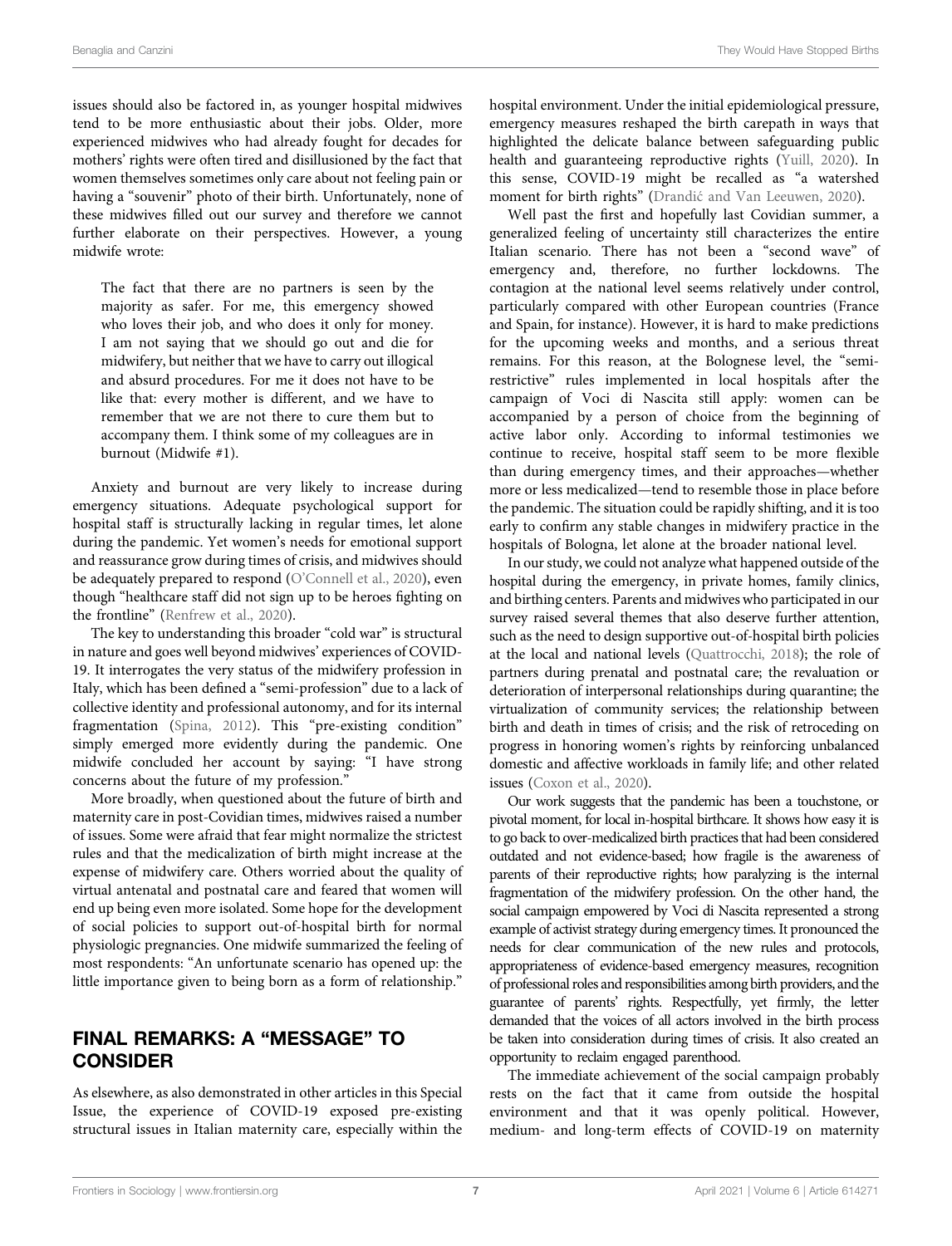care practices and policies cannot be clearly foreseen and will be largely determined by the active and direct involvement of birth providers, health authorities, and parents in the aftermath of the emergency. In the words of one of the midwives in our study, it is a matter of whether the "message sent out by COVID-19 is understood, or not." COVID-19 dramatically exposed structural issues that characterize the multilayered experience of giving birth and accompaning the births of babies and parents. Oddly enough, the virus forced an eye to the socio-cultural implications of the process of birth as rooted in—yet not limited to—the biological experience.

Postscript (December 2020). At the time of submission for review of this article (October 2020), a second wave of COVID-19 had not yet hit Italy and we anticipated that no clear predictions could be made and that uncertainty and fear were still dominant. Indeed, a second wave did hit Europe and Italy did not escape it. The semi-restrictive rules described in our work are still in place, and no further significant progress has been made in the longed-for engagement towards an alliance of the actors involved for the safeguarding of appropriate and well-rounded practices in maternity care.

### DATA AVAILABILITY STATEMENT

The datasets presented in this article are not readily available because, although anonymized, sources might be identified. Requests to access the datasets should be directed to [brenda.benaglia@unibo.it](mailto:brenda.benaglia@unibo.it).

### **REFERENCES**

- <span id="page-7-2"></span>Benaglia, B. (2016). "Doula e maternità tra spazio pubblico e privato. Considerazioni dal campo su attivismo, ricerca e cambiamento,," in Going Public. Percorsi di antropologia pubblica in Italia. I. Severi. Editor Italia (Bologna, Italy: CIS—Dipartimento di Filosofia e Comunicazione; Università di Bologna), 65–88.
- <span id="page-7-1"></span>Benaglia, B. (2013). La cicogna sono io. Una etnografia dell'accompagnamento alla vita nell'Ecuador contemporaneo. Intrecci. Quaderni di antropologia culturale. 1, 41–54.
- <span id="page-7-4"></span>Benaglia, B. (2020). La cura invisibile: potenzialità e limiti della pratica della doula. Antropologia e teatro. 12, 59–83. doi[:10.6092/issn.2039-2281/10885](https://doi.org/10.6092/issn.2039-2281/10885)
- <span id="page-7-3"></span>Benaglia, B. (2018). "'Mothering the mother': doulas and the affective space," in Everyday world-making: toward an understanding of affect and mothering. Editors J. Lane and E. Joensuu (Bradford, England: Demeter Press), 238–259.
- <span id="page-7-14"></span>Bohren, M., Hofmeyr, G., Sakala, C., Fukuzawa, R., and Cuthbert, A. (2017). Continuous support for women during childbirth. Cochrane Database Syst. Rev. 7, CD003766. doi[:10.1002/14651858.CD003766.pub6](https://doi.org/10.1002/14651858.CD003766.pub6)

<span id="page-7-17"></span>Campisi, R. (2015). Partorirai con dolore. Milano, Italy: Rizzoli.

- <span id="page-7-10"></span>Canguilhem, G. (1966). Le normal et le pathologique. Paris, France: Presses Universitaires de France.
- <span id="page-7-15"></span>Coscia, A., Cavicchioli, P., and Strola, P. (2020)."Così lontano, così vicino": nascere ai tempi del coronavirus Medico e Bambino pagine elettroniche XXIII, 95–98. Available at:[https://www.medicoebambino.com/?id](<http://https://www.medicoebambino.com/?id=CM2005_10.html>)=[CM2005\\_10.html](<http://https://www.medicoebambino.com/?id=CM2005_10.html>).
- <span id="page-7-21"></span>Coxon, K., Turienzo, C. F., Kweekel, L., Goodarzi, B., Brigante, L., Simon, A., et al. (2020). The impact of the coronavirus (COVID-19) pandemic on maternity care in Europe. Midwifery 88, 102779–102785. doi:[10.1016/j.midw.2020.102779](https://doi.org/10.1016/j.midw.2020.102779)
- <span id="page-7-13"></span>Davis-Floyd, R. (2003). Birth as an American rite of passage. Berkeley, CA: University of California Press.
- <span id="page-7-12"></span>Davis-Floyd, R. E. (1987). The technological model of birth. J. Am. Folklore. 100, 479–495. doi:[10.2307/540907](https://doi.org/10.2307/540907)

### ETHICS STATEMENT

Ethical review and approval was not required for the study on human participants in accordance with the local legislation and institutional requirements. Written informed consent for participation was not required for this study in accordance with the national legislation and the institutional requirements.

### AUTHOR CONTRIBUTIONS

BB and DC designed the survey, analyzed data and interpreted findings. BB wrote the original draft and revisions; DC contributed to editing the manuscript. Both authors read and approved the final work. Please see [here](http://home.frontiersin.org/about/author-guidelines) for full authorship criteria.

# ACKNOWLEDGMENTS

The authors wish to thank all mothers, fathers, and midwives, who took the time to share their personal experiences through our questionnaires. Warm appreciation also goes to other professionals, such as physicians, epidemiologists, doulas, and birth activists who have informally shared precious insights on the complicated relationship between the COVID-19 pandemic and maternity care.

- <span id="page-7-5"></span>Davis-Floyd, R., Gutschow, K., and Schwartz, D. A. (2020). Pregnancy, birth and the COVID-19 pandemic in the United States. Med. Anthropol. 39, 413. doi[:10.](https://doi.org/10.1080/01459740.2020.1761804) [1080/01459740.2020.1761804](https://doi.org/10.1080/01459740.2020.1761804)
- <span id="page-7-19"></span>Davis-Floyd, R., and Sargent, C. F. (1997). Childbirth and authoritative knowledge: cross-cultural perspectives. Berkeley; London: University of California Press.
- <span id="page-7-8"></span>Davis-Floyd, R., and St. John, G. (2001). From doctor to healer: the transformative journey. New Jersey, NJ: Rutgers University Press.
- <span id="page-7-7"></span>Davis-Floyd, R. (2018). The technocratic, humanistic, and holistic paradigms of birth and health care. in Ways of knowing about birth: mothers, midwives, medicine, and birth activism by Robbie davis-floyd. Long Grove, IL: Waveland Press, 3–44.
- <span id="page-7-6"></span>Davis-Floyd, R. (2001). The technocratic, humanistic, and holistic paradigms of childbirth. Int. J. Gynaecol. Obstet. 75 Suppl 1, S5. doi[:10.1016/S0020-7292\(01\)](https://doi.org/10.1016/S0020-7292(01)00510-0) [00510-0](https://doi.org/10.1016/S0020-7292(01)00510-0)
- <span id="page-7-0"></span>Ministero della Salute (2019). Certificato di assistenza al parto (CeDAP). Analisi dell'evento nascita–anno 2016. Available at: [http://www.salute.gov.it/portale/](<http://www.salute.gov.it/portale/documentazione/p6_2_2_1.jsp?lingua=italiano&id=2881>) [documentazione/p6\\_2\\_2\\_1.jsp?lingua](<http://www.salute.gov.it/portale/documentazione/p6_2_2_1.jsp?lingua=italiano&id=2881>)=[italiano&id](<http://www.salute.gov.it/portale/documentazione/p6_2_2_1.jsp?lingua=italiano&id=2881>)=[2881](<http://www.salute.gov.it/portale/documentazione/p6_2_2_1.jsp?lingua=italiano&id=2881>).
- <span id="page-7-20"></span>Drandic, D., and Van Leeuwen, F. (2020). COVID-19: a watershed moment for ´ women's rights in childbirth. Medical Anthropology Quarterly Rapid Response Blog Series. 1. Available at:<http://medanthroquarterly.org/?p=536>.
- <span id="page-7-9"></span>Foucault, M. (1963). Naissance de la clinique. Paris, France: Presses Universitaires de France.
- <span id="page-7-16"></span>Giusti, A., Zambri, F., Marchetti, F., Sampaolo, L., Taruscio, D., Salerno, P., et al. (2020). Indicazioni ad interim per gravidanza, parto, allattamento e cura dei piccolissimi di 0-2 anni in risposta all'emergenza COVID-19. Versione 31 maggio 2020. (Roma: Istituto Superiore di Sanitá. (Rapporto ISS COVID-19 n. 45/ 2020).
- <span id="page-7-11"></span>Illich, I. (1976). Limits to medicine. Medical nemesis: the expropriation of health. London, England: Boyars.
- <span id="page-7-18"></span>Liese, K., Davis-Floyd, R., Stewart, K., and Cheyney, M. (2021). "Obstetric Iatrogenesis in the United States: The Spectrum of Disrespect, Violence, and Abuse." Anthropology & Medicine, Special Issue on "Medicine's Shadowside," eds. Emma Varley and Saiba Varma (in press).